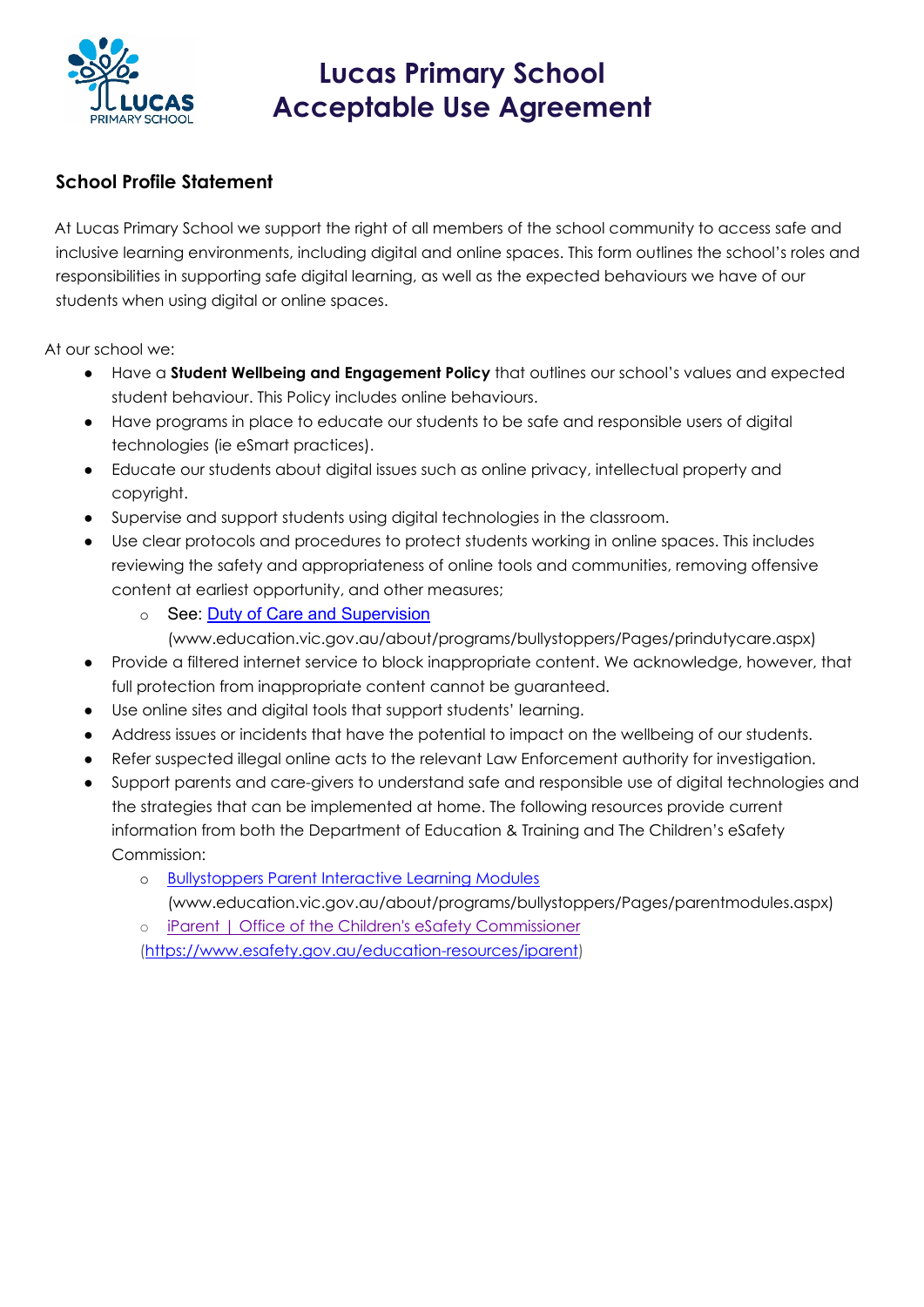

#### **Safe, Responsible Behaviour**

When I use digital technologies I **communicate respectfully** by:

- always thinking and checking that what I write or post is polite and respectful
- being kind to my friends and classmates and thinking about how the things I do or say online might make them feel (*ask students to reflect on how they would feel*.)
- not sending mean or bullying messages or forwarding them to other people.
- creating and presenting my own work, and if I copy something from online, letting my audience know by sharing the website link to acknowledge the creator.

When I use digital technologies I **protect personal information** by being aware that my full name, photo,

birthday, address and phone number is personal information and is not to be shared online. This means I:

- protect my friends' information in the same way
- protect my passwords and don't share them with anyone except my parent
- only ever join spaces with my parents or teacher's guidance and permission
- never answer questions online that ask for my personal information
- know not to post three or more pieces of identifiable information about myself.

 When I use digital technologies I **respect myself and others** by thinking about what I share online. This means I:

- stop to think about what I post or share online
- use spaces or sites that are appropriate, and if I am not sure I ask a trusted adult for help
- protect my friends' full names, birthdays, school names, addresses and phone numbers because this is their personal information
- speak to a trusted adult if I see something that makes me feel upset or if I need help
- speak to a trusted adult if someone is unkind to me or if I know someone else is upset or scared
- don't deliberately search for something rude or violent
- turn off or close the screen if I see something I don't like and tell a trusted adult
- am careful with the equipment I use.

At school we/I have:

- discussed ways to be a safe, responsible and ethical user of digital technologies.
- presented my ideas around the ways that I can be a smart, safe, responsible and ethical user of digital technologies.

I will use this knowledge at school and everywhere I use digital technologies.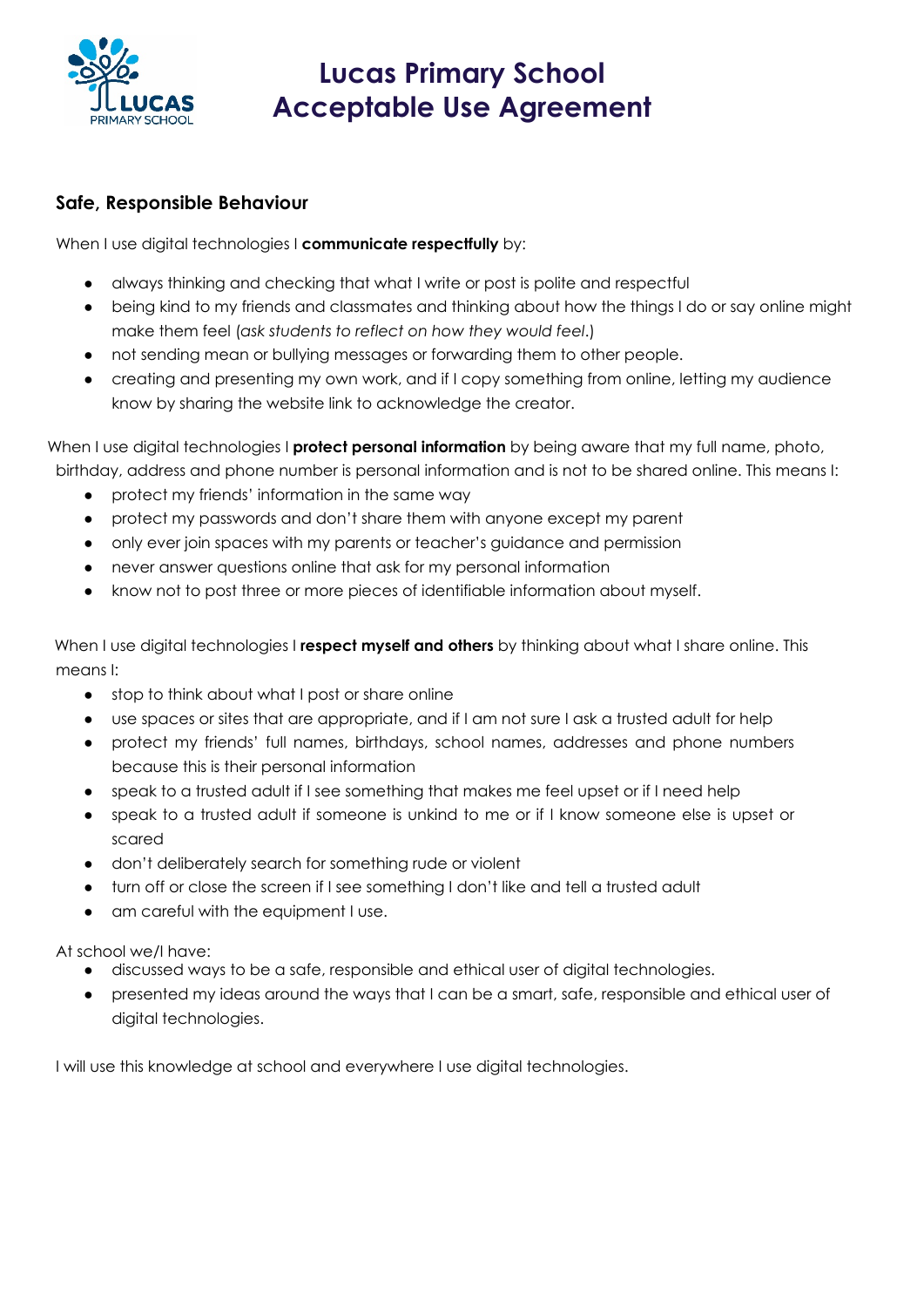

#### **My ideas on safe and responsible behaviour**

When I use digital technologies **I communicate respectfully.** This means I:

(write or draw…)

When I use digital technologies I **protect personal information.** This means I:

(write or draw…)

When I use digital technologies I **respect myself and others.** This means I:

(write or draw…)